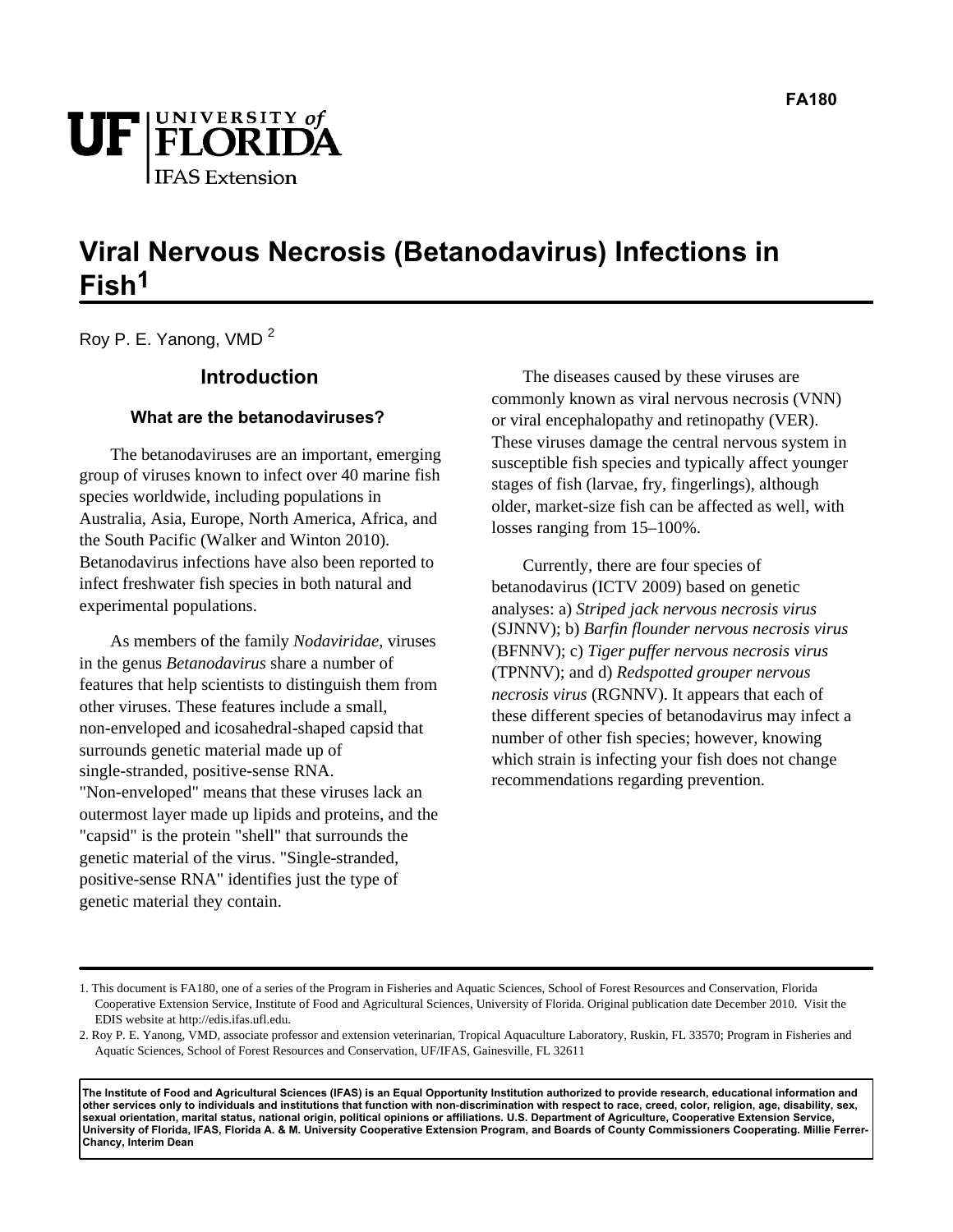# **Within what temperature range can betanodaviruses infect fish and cause disease?**

Betanodaviruses can infect tropical, sub-tropical, or cold-temperate species. Optimal temperature ranges for the betanodaviruses vary somewhat depending upon the strain of the virus and the species of fish. Optimal temperatures for SJNNV are 20–25°C (68–77°F); for BFNNV, 15–20°C (59–68°F); and for TPNNV,  $20^{\circ}$ C (68°F). For RGNNV, favorable temperature ranges are approximately 25–30°C (77–86°F) (Hata et al. 2007), with growth in cell culture optimal at 25°C (77°F) (Ciulli et al. 2006). Upper temperature limits for RGNNV appear to be ~32°C (90°F), based on laboratory studies (Hata et al. 2007).

### **Which fish species are susceptible?**

Betanodaviruses are primarily a concern in marine species and have been reported in numerous species of marine food, game, and ornamental fishes. The following abridged lists are intended to show the diversity of susceptible species. Marine food and game fishes include red drum (*Sciaenops ocellatus*), cobia (*Rachycentron canadum*), sea bass (*Dicentrachus labrax*), barramundi (*Lates calcarifer*), gilthead seabream (*Sparus aurata)*, Pacific bluefin tuna (*Thunnus orientalis*), various grouper species (Family Serranidae), and various flatfish species, including halibut (*Hippoglossus hippoglossus*) and Japanese flounder (*Paralichthys oliveatus*).

Marine ornamental fish species reported susceptible to betanodavirus infections include convict surgeonfish (*Acanthurus triostegus*), lined surgeonfish (*A. lineatus*), narrowstripe cardinalfish (*Apogon exostigma)*, threespot dascyllus *(Dascyllus trimaculatus*), Scopas tang (*Zebrasoma scopas*), blueband goby (*Valenciennea strigata*), tiger puffer (*Takifugu rubripes*), lemonpeel angelfish (*Centropyge flavissimus*) (Bigarre et al. 2010) and the orbicularis batfish (*Platax orbicularis*) (David et al. 2010).

Susceptible freshwater species include tilapia (*Oreochromis niloticus*) (Bigarre et al. 2009) and the ornamental fish the guppy (*Poecilia reticulata*) (Hegde et al. 2003).

In laboratory studies, medaka *(Oryzias latipes*) were susceptible, developing clinical signs of disease after betanodavirus was administered by injection (adults) and immersion (larvae) (Furasawa et al. 2006). Experimentally infected zebrafish *(Danio rerio*) adults and larvae also developed disease signs after injection with virus (Lu et al. 2008).

## **What are typical external and internal signs of disease?**

Betanodaviruses more commonly cause disease and mortality in larval and juvenile stages, but under the right conditions, sub-adults, market-size, and adult fish (including broodstock) can be affected. Clinical signs reflect the fact that the nervous system is targeted. In addition to mortalities of up to 100%, infected larvae and juvenile stages often show abnormal swimming behavior, including vertical positioning and spinning; flexing of the body; and muscle tremors. Betanodavirus causes hyperinflation of the swim bladder, so diseased fish are found primarily at the surface. Affected fish may also have traumatic lesions due to uncontrolled swimming/spinning. The most common clinical sign in adults is abnormal swimming (Bovo and Florio 2008). Changes in skin pigmentation, either darkening or lightening depending upon species, may also be seen.

# **Can betanodavirus infections be confused with any other diseases?**

Yes, because changes in pigmentation and swimming behavior can be caused by other infectious agents (bacteria, virus, parasites) or environmental factors including water quality (e.g., high ammonia levels) or other toxins (e.g., pesticides).

# **How do I tell if my fish has a betanodavirus infection?**

Special diagnostic tests are required, and therefore only a fish health professional or fish disease diagnostic laboratory can determine whether or not your fish has a betanodavirus infection. Appropriate diagnostic tests include histopathology,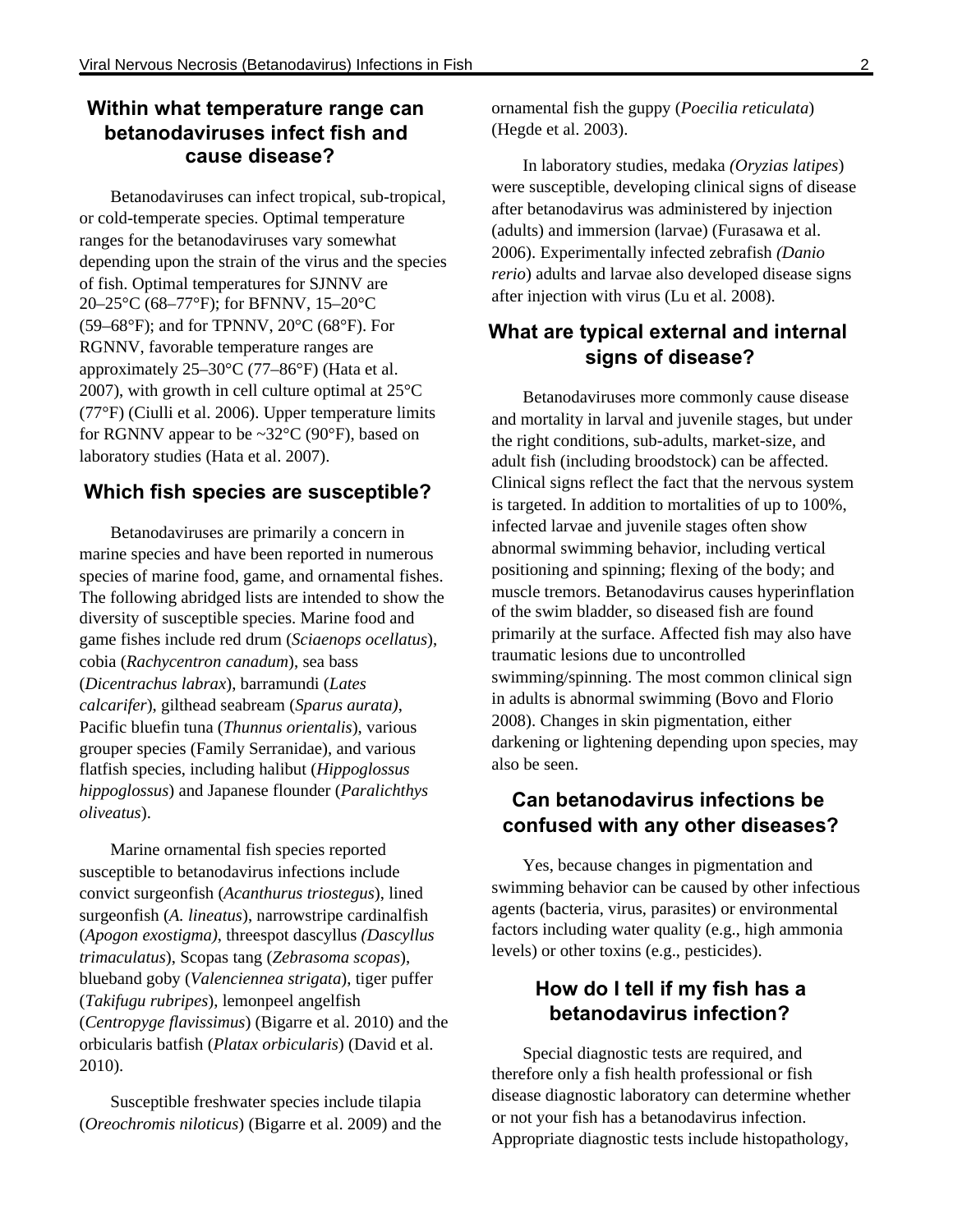in which a preparation of thin, fixed-tissue sections are placed on a glass slide, stained, and examined under the microscope; virus isolation, which requires growing the virus in cell culture; testing for evidence of antibodies made by the fish against the virus; use of an electron microscope to look for viral particles themselves; and use of polymerase chain reactions (PCR) or DNA probes (pieces of genetic material that will bind specifically to betanodaviruses) in order to reveal evidence of viral DNA.

When a fish health professional or pathologist examines tissues prepared properly for histopathology, the most distinctive finding is the presence of vacuolation ("holes") (Figure 1) and necrosis (presence of dead tissue) in the brain, spinal cord, and retina of the eye. Inflammation may also be seen in the eye. However, in some cases histopathology may not be obvious.



**Figure 1.** Severe VNN in brain of white seabass (Atractoscion nobilis); note vacuolation ("holes" or "swiss cheese" appearance). In normal seabass, these "holes" would not be present. 500x, Nakai.

# **What factors contribute to development and spread of betanodavirus disease?**

As with other viral diseases, environmental and procedural stressors, including high density and high temperatures, will weaken the immune systems of fish and make them more susceptible to infectious diseases including betanodavirus. Good husbandry may help reduce infection rates and losses. However, because many different factors often lead up to a single disease outbreak, a complete evaluation of the facility, including review of management protocols (including biosecurity measures) and environmental parameters, should be carried out. A review of water

quality parameters, nutrition, and procedural stressors is especially important. In addition, a necropsy of a representative sample of fish that are showing clinical signs of disease should be performed to rule out other contributory causes.

Current studies suggest that betanodaviruses have the ability to infect numerous species of marine fish and some species of freshwater fish. Spread of the disease, therefore, may occur by introduction of infected fish into naïve populations. Infectivity may be increased if the immune systems of naïve fish are compromised because of environmental or other stressors. Older fish may also become more susceptible to disease during periods of increased temperatures.

Betanodaviruses may be found in a number of different reservoirs. Infected fish (wild or cultured) can act as a reservoir and may be a source for net pen aquaculture species. In one study, subclinical striped jack (*Pseudocaranx dentex*) broodstock ("carriers") were infected with betanodavirus in multiple organs including gonads and intestines, but not within the central nervous system (Nguyen et al. 1997). This suggests that these fish, which do not show signs of the disease, may spread the virus through their gametes (eggs or sperm) or feces. Another study demonstrated evidence of betanodaviruses (RGNNV) using PCR in the tissues of several species of wild marine invertebrates, including Charybdid crab (*Charybdis bimaculata*), southern humpback shrimp (*Pandalus hypsinotus*), and the Mediterranean mussel (*Mytilus galloprovincialis*) (Gomez et al. 2008). Additional research is needed to determine whether these animals may serve as true reservoirs and/or spread the virus to fish.

Laboratory studies have demonstrated that betanodavirus can be spread horizontally (from infected fish to uninfected, naïve fish in the same water body) or by exposure to contaminated water (water that contains virus). Betanodaviruses may also be transmitted through feeding of contaminated live foods, including Artemia (brine shrimp), *Tigriopus japonicus* (copepod), and *Acetesinte medius* (shrimp), or through feeding of raw contaminated fish. Trash fish species, such as Japanese jack mackerel (*Trachurus japonicus*), and mollusks, such as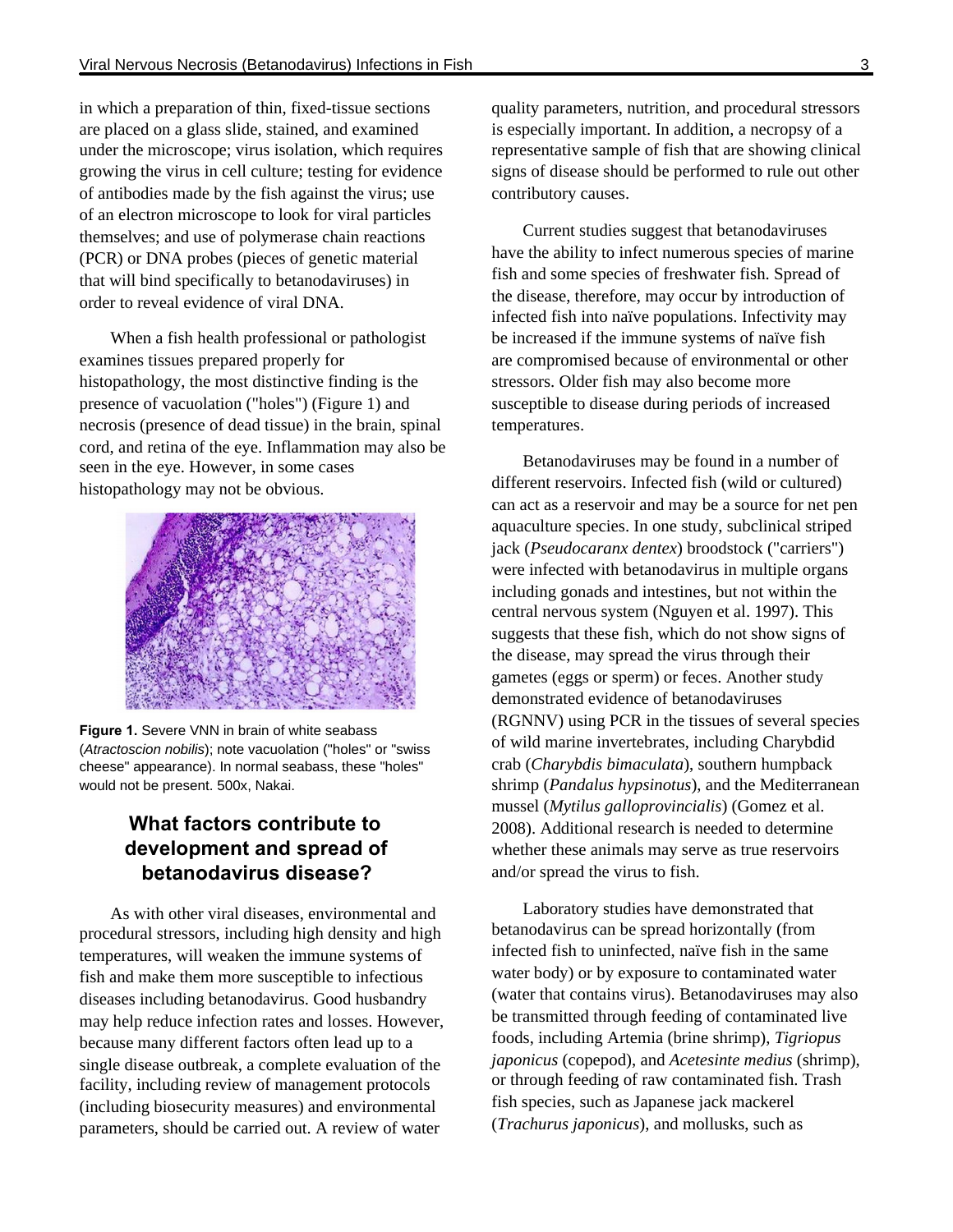Japanese common squid (*Todarodes pacificus*), fed as food were determined to be a potential source of betanodavirus (RGNNV) (Gomez et al. 2010)

Finally, betanodaviruses have been shown to transmit vertically, i.e., from broodstock to offspring (Breuil et al. 2002; Kai et al. 2010), potentially within or on the outside of fertilized eggs.

# **Does betanodavirus infection cause a fatal disease?**

Betanodavirus infections have been associated with significant mortality within populations, sometimes as high as 100%. Larvae and juveniles are typically affected, although older life stages can also succumb to infection. In addition, a number of clinically normal fish of different species have been tested using molecular methods (looking for viral RNA) and found to have evidence of betanodavirus infection (i.e., are subclinical or "carriers").

# **Can you treat fish with betanodavirus infections?**

Currently there are no effective treatments for most viral infections of fish, including those caused by betanodavirus. Depopulation followed by disinfection is recommended.

# **What can I do to help prevent a betanodavirus outbreak?**

Good husbandry and biosecurity are important, as is establishment of a good working relationship with a fish health professional and/or diagnostic laboratory. If you suspect you may have fish with a betanodavirus infection, sampling and special tests will be necessary. Contact a fish health professional for assistance.

Betanodavirus vaccines have been developed internationally and have been shown to reduce disease incidence and mortalities effectively in experimental trials. International vaccine studies have shown that vaccination of larvae and older grow-out fish can reduce disease incidence, and that vaccination of broodstock can reduce potential transmission of virus to offspring (Lin et al. 2007; Kai et al. 2010; Pakingking et al. 2010). Currently, no commercial vaccines are available in the United **States** 

For production facilities, washing and then disinfection of eggs after fertilization may help reduce infection from broodstock (if virus is on the outside of the egg). Use of ozone (at 1 mg  $O_3$ /liter for one minute) for disinfection of embryos—after fertilization and water hardening—was found to be an effective control method for one species of fish (striped trumpeter, *Latris lineata*) (Battaglene and Morehead 2006). Laboratory tests by another research group with virus alone in water required significantly less ozone (see below).

Producers should also quarantine any new fish (and, if possible, invertebrates) in a separate building or area and follow appropriate biosecurity protocols (have dedicated equipment and use appropriate disinfectants) before adding them to existing farm populations. If possible, producers should also submit a representative sample of fish for additional testing, especially if any appear diseased or if mortalities occur.

 Wholesalers and retailers should consider separating incoming fish groups by origin (e.g., imported vs. domestic, or by country of origin) and by species, to prevent or reduce likelihood of spread, but additional biosecurity measures are also important. Because betanodaviruses can be spread by contaminated water, use separate equipment (nets, siphon hoses) for each system, disinfect systems or tanks between uses, and place footbaths and hand disinfectants (alcohol spray or hand washing stations) judiciously. Isolate sick fish if possible, and handle them separately (see the UF Extension publication, "Fish Health Management Considerations in Recirculating Aquaculture Systems," parts 1–3: http://edis.ifas.ufl.edu/fa099, http://edis.ifas.ufl.edu/fa100, http://edis.ifas.ufl.edu/fa101).

Use of a water source that may have contained other fish or other potential sources of pathogens (e.g., creek, lake, or other "unprotected" water source) will increase risk as well. It is safer to use water from "protected" water sources, such as deep wells, or water that has been processed with adequate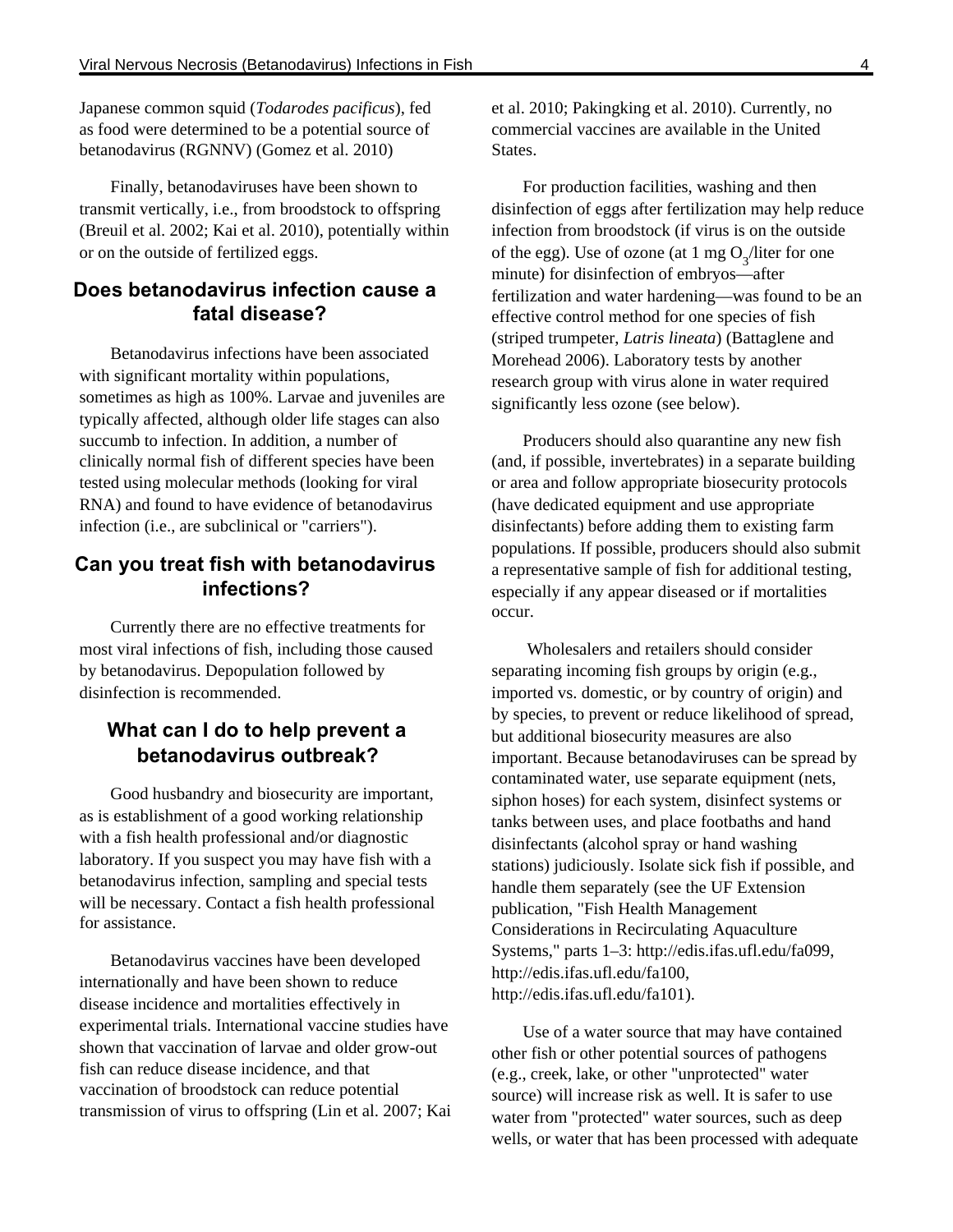ultraviolet (UV) sterilization or chlorinated and dechlorinated (see below).

# **If I want to disinfect equipment after handling infected fish, what can I use?**

Experimental studies have shown that betanodaviruses (SJNNV) can be inactivated with 50 mg/L sodium hypochlorite, calcium hypochlorite, benzalkonium chloride, or iodine for 10 minutes at 20°C (68°F); 60% ethanol; 50% methanol (no time given); pH of 12 for 10 minutes at  $20^{\circ}$ C (68 $^{\circ}$ F); or heat at 60°C (140°F) for 30 minutes. The effective UV zap dose for inactivating BFNNV experimentally was  $1.0 \times 10^5$  µ Wsec/cm<sup>2</sup> at a UV intensity of 440  $\mu$  W/cm<sup>2</sup> in one study and 1.5–2.5 x 10<sup>5</sup>  $\mu$  $W\sec/cm^2$  for inactivation of SJNNV in another. Ozone at  $0.1 \mu$  g/mL inactivated the virus (SJNNV) after 2.5 minutes (Arimoto 1996; Kasai et al. 2002). Higher doses for each of these methods may be required depending upon organic levels, turbidity, or other differences in water quality or chemistry.

### **Summary**

Viral nervous necrosis (VNN), also known as viral encephalopathy and retinopathy (VER), is an important, emerging group of fish diseases caused by the betanodaviruses. Numerous marine finfish and some freshwater species worldwide have been reported to be susceptible to the betanodaviruses, with mortalities as high as 100%. In many reported cases, younger life stages are affected, although older fish are also susceptible.

Because these viruses target the central nervous system (including the brain, spinal cord, and eye), abnormal behavior (e.g., spinning or whirling, abnormal posture, muscle tremors) are the most common clinical signs. Other signs include darkening, traumatic lesions caused by swimming into structures, hyperinflation of the swim bladder in younger stages, and moderate to high mortalities. Since these signs can also be seen with other diseases, it is important to work closely with a fish health professional and/or fish disease diagnostic laboratory to properly identify the cause(s) of any disease problem.

Betanodaviruses can be spread from infected diseased fish, wild invertebrates, contaminated live or frozen foods, contaminated water, and carrier (subclinical) broodstock. Biosecurity measures for producers should include use of protected water sources, or adequate sterilization of source water; testing of potential broodstock and live or frozen foods; disinfection of fertilized eggs; and sampling and testing of incoming or diseased fish. Wholesalers and retailers should consider system separation of fish groups by origin (imported vs. domestic; importer by country; species).

Footbaths, dedicated equipment, and disinfection stations, as well as use of UV sterilization for recirculating systems will also help reduce potential spread.

### **References and Suggested Reading**

Arimoto, M., J. Sato, K. Maruyama, G. Mimura, and I. Furusawa. 1996. Effect of chemical and physical treatments on the inactivation of striped jack nervous necrosis virus (SJNNV). Aquaculture 143:15–22.

Battaglene, S. C., and D. T. Morehead. 2006. Tolerance of striped trumpeter *Latris lineata* embryos to ozonated seawater. Aquaculture International 14:421–429.

Bigarre, L., J. Cabon, M. Baud, M. Heimann, A. Body, F. Lieffrig, and J. Castric. 2009. Outbreak of a betanodavirus infection in tilapia, *Oreochromis niloticus* (L.), in fresh water. Journal of Fish Diseases 32:667–673.

Bovo, G., and D. Florio. 2008. Chapter 4. Viral diseases of cultured marine fish. *In* Fish Diseases, vol. 1, Eiras, J.C., H. Segner, T. Wahli, and B. G. Kapoor, eds. Science Publishers, Enfield, NH. Pp. 202–216.

Breuil, G., J. F. P. Pepin, S. Boscher, and R. Thiery. 2002. Experimental vertical transmission of nodavirus from broodfish to eggs and larvae of the sea bass, *Dicentrarchus labrax*. Journal of Fish Diseases 25:697–702.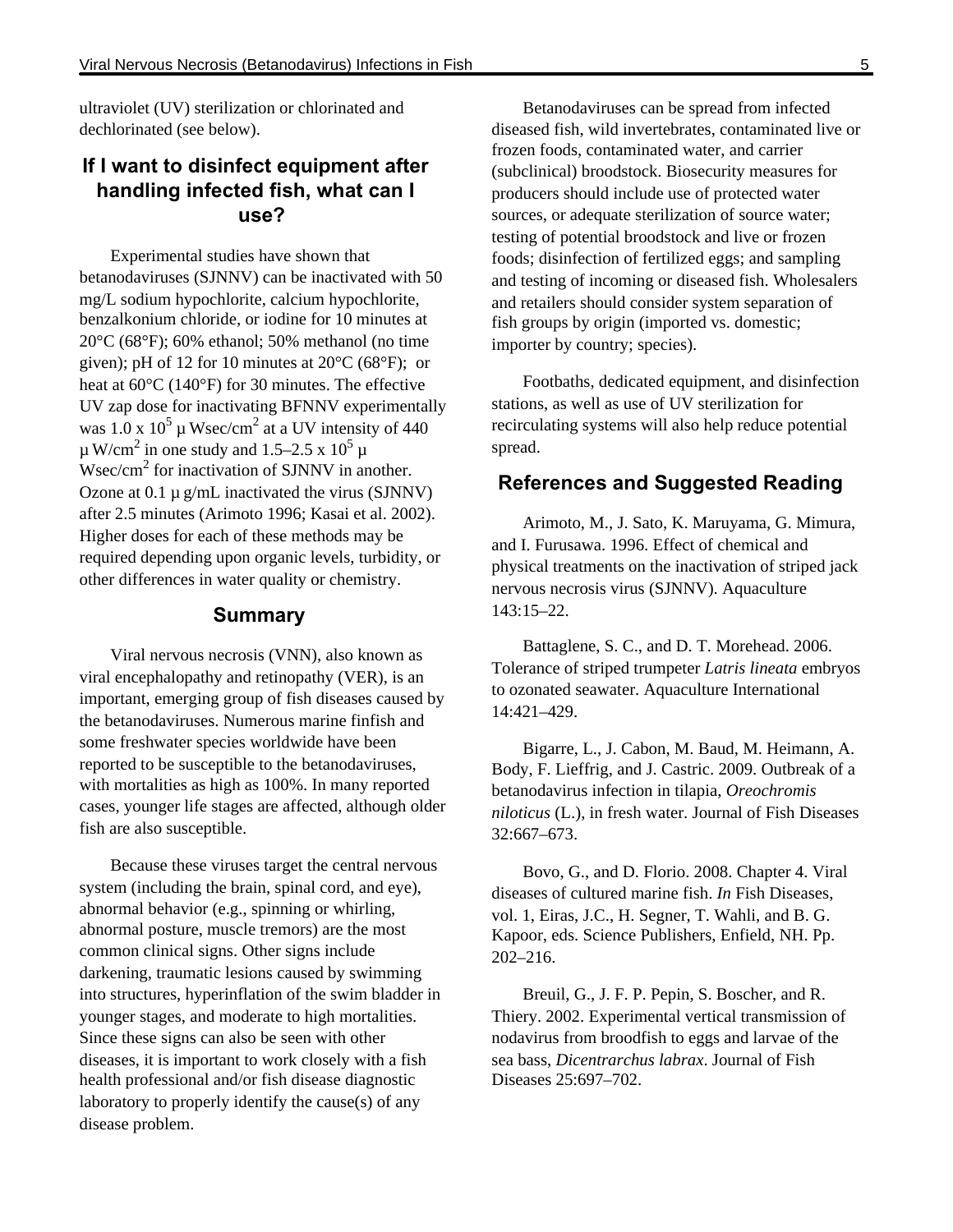Ciulli, S., D. Gallardi, A. Scagliarini, M. Battilani, R. P. Hedrick, and S. Prosperi. 2006. Temperature-dependency of betanodavirus infection in SSN-1 cell line. Diseases of Aquatic Organisms 68(3):261–265.

Curtis, P. A., M. Drawbridge, T. Iwamoto, T. Nakai, R. P. Hedrick, and A. P. Gendron. 2001. Nodavirus infection of juvenile white seabass, *Atractoscion nobilis*, cultured in southern California: first record of viral nervous necrosis (VNN) in North America. Journal of Fish Diseases 24:263–271.

David, R., C. Tréguier, C. Montagnani, C. Belliard, P. Levy, G. Nédélec, V. Joufoques, G. Remoissenet, Y. Gueguen, and N. Cochennec-Laureau. 2010. Molecular detection of betanodavirus from the farmed fish, *Platax orbicularis* (Forsskal) (Ephippidae), in French Polynesia. Journal of Fish Diseases 33 (5): 451–454.

Furasawa, R., Y. Okinaka, and T. Nakai. 2006. Betanodavirus infection in the freshwater model fish medaka (*Oryzias latipes*). Journal of General Virology 87:2333–2339.

Gomez, D. K., G. W. Baeck, J. H. Kim, C. H. Choresca, Jr., and S. C. Park. 2008. Molecular detection of betanodaviruses from apparently healthy wild marine invertebrates. Journal of Invertebrate Pathology 97: 197–202.

Gomez, D. K., G. W. Baeck, J. H. Kim, C. H. Choresca, Jr., and S. C. Park. 2008. Molecular detection of betanodavirus in wild marine fish populations in Korea. Journal of Veterinary Diagnostic Investigation 20:38–44.

Gomez, D. K., K. Mori, Y. Okinaka, T. Nakai, and S. C. Park. 2010. Trash fish can be a source of betanodaviruses for cultured marine fish. Aquaculture 302:158–163.

Hata, N., Y. Okinaka, T. Sakamoto, T. Iwamoto, and T. Nakai. 2007. Upper limits for the multiplication of betanodaviruses. Fish Pathology 42(4):225–228.

Hegde, A., H. C. The, T. J. Lam, and Y. M. Sin. 2003. Nodavirus infection in freshwater ornamental fish, guppy, *Poicelia* (sic) *reticulata*—comparative

characterization and pathogenicity studies. Archives of Virology 148:575–586.

ICTV (International Committee on Taxonomy of Viruses) online (Accessed November 24, 2010).

http://www.ictvdb.org/Ictv/index.htm, http://talk.ictvonline.org/files/ictv\_documents/m/msl/ 1231.aspx.

Kai, Y., H. Su, J. Tai, and S. Chi. 2010. Vaccination of grouper broodfish (*Epinephelus tukula*) reduces the risk of vertical transmission by nervous necrosis virus. Vaccine 28: 996–1001.

Kasai, H., M. Yoshimizu, and Y. Ezura. 2002. Disinfection of water for aquaculture. Proceedings of International Commemorative Symposium 70th Anniversary of the Japanese Society of Fisheries Science 68 (Supplement 1): 821–824.

Lu, M., Y. Chao, T. Guo, N. Santi, O. Evensen, S. K. Kasani, J. Hong, and J. Wu. 2008. The interferon response is involved in nervous necrosis virus acute and persistent infection in zebrafish model. Molecular Immunology 45: 1146–1152.

Munday, B. L., J. Kwang, and N. Moody. 2002. Betanodavirus infections of teleost fish: a review. Journal of Fish Diseases 25:127–142.

Nguyen, H. D., K. Mushiake, T. Nakai, and K. Muroga. 1997. Tissue distribution of striped jack nervous necrosis virus (SJNNV) in adult striped jack. Diseases of Aquatic Organisms 28:87–91.

Pakingking, Jr., R., N. B. Bautista, E. G. de Jesus-Ayson, and O. Reyes. 2010. Protective immunity against viral nervous necrosis (VNN) in brown-marbled grouper (*Epinephelus fuscogutattus*) following vaccination with inactivated betanodavirus. Fish and Shellfish Immunology 28: 525–533.

Petty, B. D., and W. Fraser. 2005. Viruses of pet fish, *In* Veterinary Clinics of North America: Exotic Animal Practice, Special Issue: Virology 8(1): 67–84. Saunders.

Thiery, R., J. Cozien, C. de Boisseson, S. Kerbart-Boscher, and L. Nevarez. 2004. Genomic classification of new betanodavirus isolates by